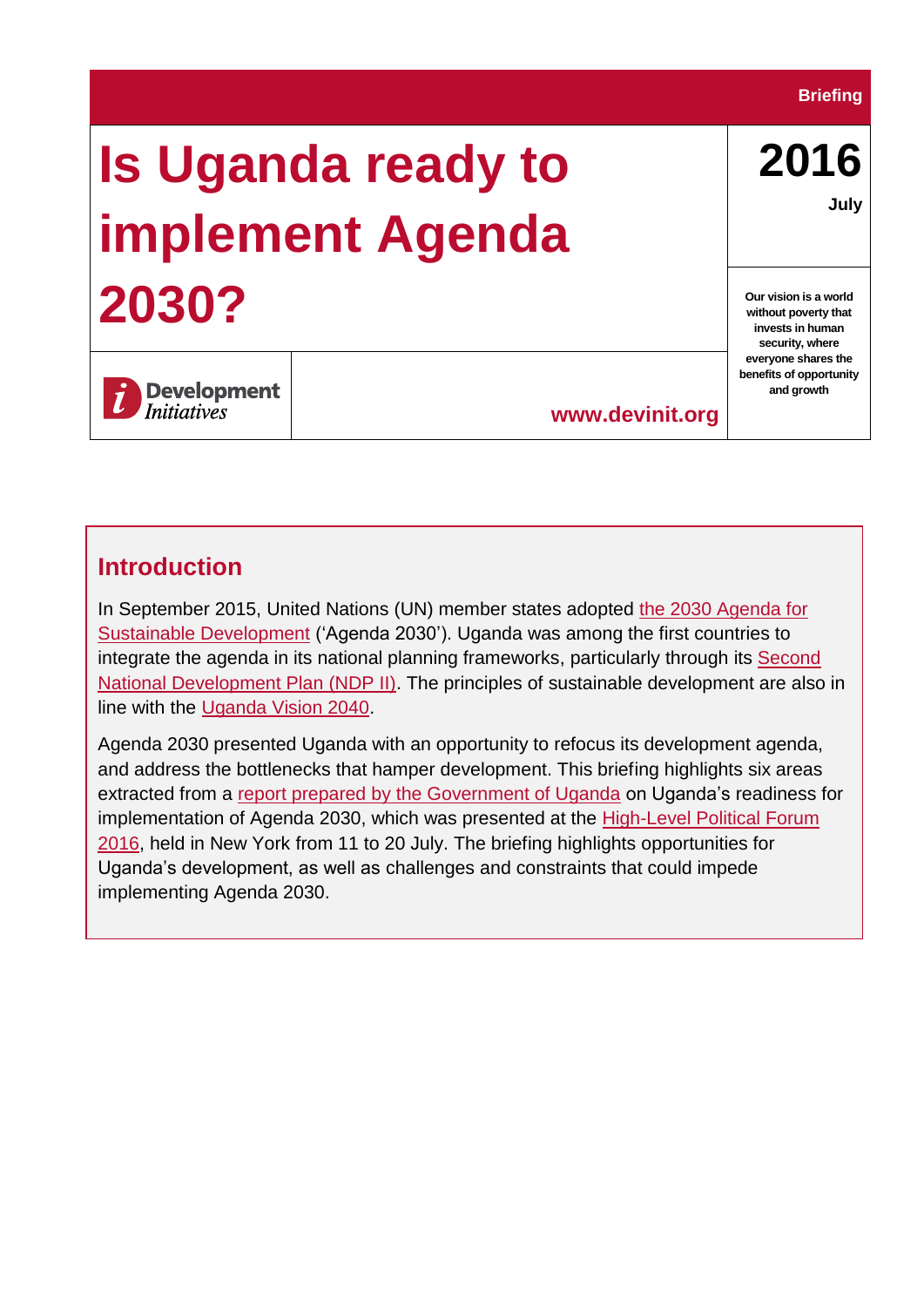# **Multi-sector implementation planning**

Uganda's [National Planning Authority \(NPA\)](http://npa.ug/about-npa/background/) ensures that global commitments on sustainable development are localised and mainstreamed into national development plans. Agenda 2030 for Uganda is being cascaded to sector and local government planning and implementation frameworks, to ensure that these plans align with the national development priorities by aligning processes and issuing certificates of compliance.

Key efforts in this regard include national and local level consultations on localisation of Agenda 2030; national information, education and communication campaigns; high-level policy dialogue engagements; institutional capacity development; and revitalised engagement with the private sector and civil society.

The Government of Uganda has developed and disseminated development planning guidelines for integrating the Sustainable Development Goals (SDGs) into sector and local government development plans. NDP II provides the national strategic direction and guidance for planning at decentralised levels, hence enabling integration of Agenda 2030.

# **Coordination**

Although the government has ensured that sectors mainstream the national development priorities in their sector development plans, there are still gaps in coordinating implementation at the sector level. So far, just three out of 17 sectors have sector development plans aligned to NDP  $II<sup>1</sup>$ 

The government has put a National Coordination Policy in place to guide the coordination framework on SDGs in addition to other government programmes. This aims to enhance public service delivery and effective implementation of national planning frameworks and programmes. Five technical working groups have also been set up to coordinate, monitor and evaluate progress on SDG implementation with representatives from the Uganda Bureau of Statistics, Ministry of Finance, Planning and Economic Development, Office of the Prime Minister and the NPA. These working groups can coordinate their activities through partnerships and joint analysis to reduce duplication of work and increase efficiency. The NPA will act as the clearinghouse through which SDG interventions will be coordinated to ensure that stakeholders' plans are synchronised.

A delivery unit has also been set up in the Office of the Prime Minister to fast track implementation of core projects, presidential initiatives, and key sector results, further facilitating implementing the SDGs.

# **Data and reporting**

With regard to data availability for SDG indicators, a quick assessment of Uganda revealed that data is available for only 80 (35%) of the 230 indicators. The country lacks data on 113 indicators that are relevant to Uganda. Another 37 indicators are either for global monitoring or not applicable to Uganda's situation, for example Goal 14 on the [conservation](https://en.wikipedia.org/wiki/Ocean_conservation) and sustainable use of oceans, seas and [marine resources](https://en.wikipedia.org/wiki/Marine_ecosystem) for sustainable development. This low level of data availability is partly associated with the absence of internationally accepted methodology for computations of some indicators, limited national capacities in managing administrative data

<sup>&</sup>lt;sup>1</sup> as stated in th[e Certificate of Compliance for the Annual Budget](http://npa.ug/wp-content/uploads/Certificate-of-Compliance-FY2015-16.pdf)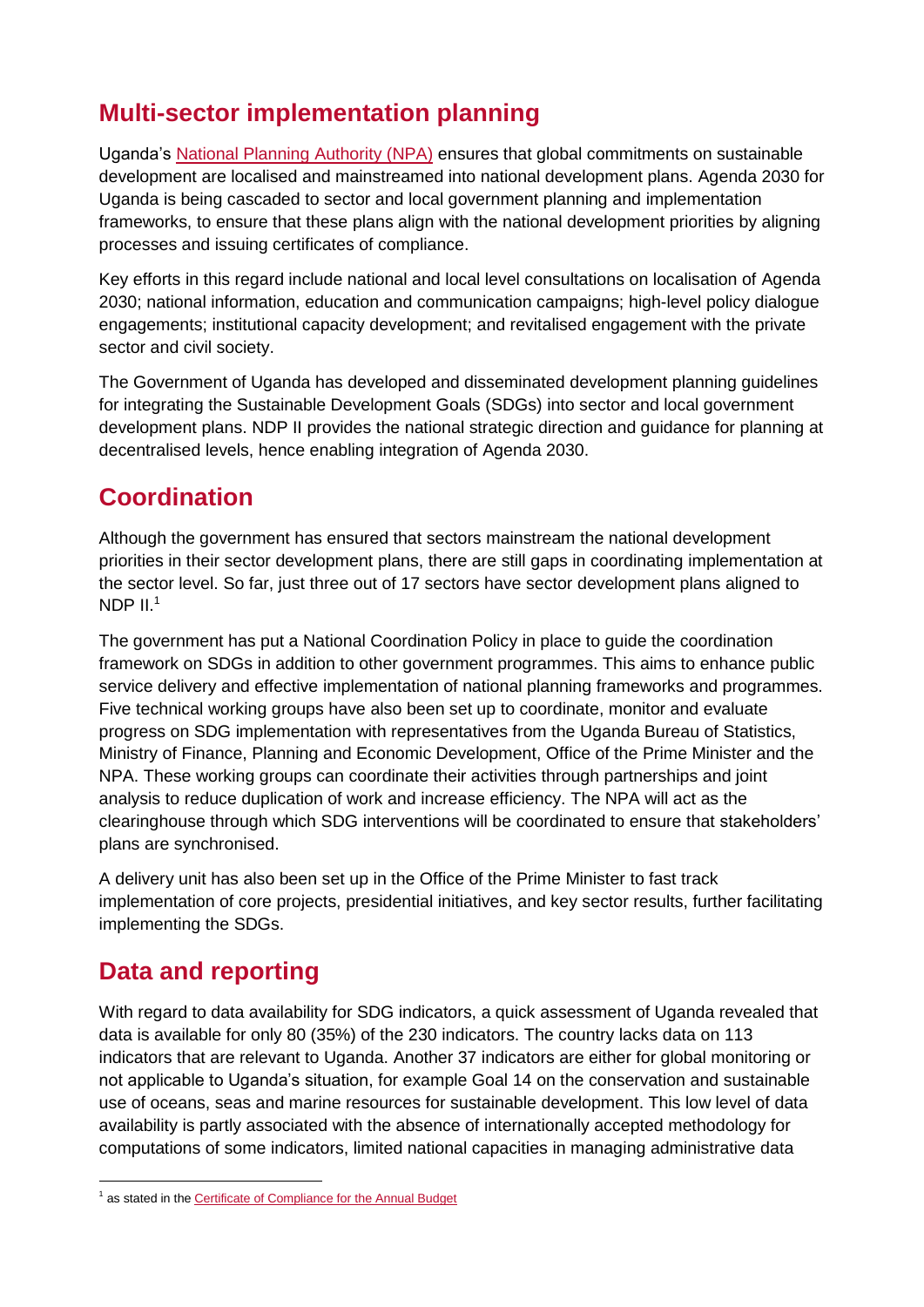and weak civil registration systems. Data collection can be increased internally through collaboration with non-governmental organisations and especially civil society organisations that deal with data and have operations at the grassroots level, for example using the [Development](http://devinit.org/#!/country/uganda)  [Initiatives' Development Data Hub](http://devinit.org/#!/country/uganda) and the participatory budgeting clubs under the Civil Society Budget Advocacy Group to collect data.

In some cases where data *is* available, it is not disaggregated by income level, sex, age, gender, regional distribution and residence (urban/rural). Moreover, only 33 indicators where data is available (of 80 indicators) have baseline information. Where indicators do have baseline information, they are characterised by limited data disaggregation and time lags.

Agenda 2030 presents opportunities for Uganda that require innovation and renewed commitment. At a side-event during the High-Level Political Forum, Development Initiatives launched its [P20 Initiative:](http://devinit.org/#!/page/p20i) this emphasises the need to end poverty by focusing on the people in the poorest 20% of the world's population. For this to happen, data need to be collected categorised by age, sex, gender, and location, among other characteristics, in order to identify the people in the poorest 20% and ensure that [no one is left behind,](https://www.odi.org/sites/odi.org.uk/files/odi-assets/publications-opinion-files/9534.pdf) especially from the most vulnerable sections of society, which do not benefit from economic progress.

Being at the frontline of service delivery, Uganda's local governments were decentralised to enhance local economic development and expand local revenue bases. The government plans to empower the local governments to collect more disaggregated data through building their technical capacity, increasing financing, promoting local economic development and community mobilisation, and improving planned urban development, among others measures. The government will also finalise developing the National Standard Indicator Framework to facilitate data capturing and management. However, it will require external support to provide the resources and capacity to do so.

Reporting will also be emphasised at both national and local government levels through quarterly, semi-annual, annual, performance and evaluation reports like the annual National Development Report, the Government Annual Performance Report, SDG Progress Report, annual sector performance reports and statistical abstracts. These create an opportunity for non-government actors to follow-up on this reporting and track progress of implementation.

#### **Population mobilisation**

While the Government of Uganda has made efforts to popularise and rally support for the National Development Agenda, there is still lack of public understanding and knowledge of Agenda 2030 and SDGs. Citizens and stakeholders are not sufficiently empowered to access information, participate meaningfully, or understand their roles in the process of development.

To address the 'leave no one behind' agenda, the country has emphasised participation and a concerted effort build partnerships between government and other groups including women, children, youth, older persons, people living with HIV/AIDS, persons with disabilities (including persons with albinism) and single parents. The Certificate of Compliance is urging the social development sector to scale up its budget and effectively mobilise communities for effective participation, and to strengthen culture and creativity.